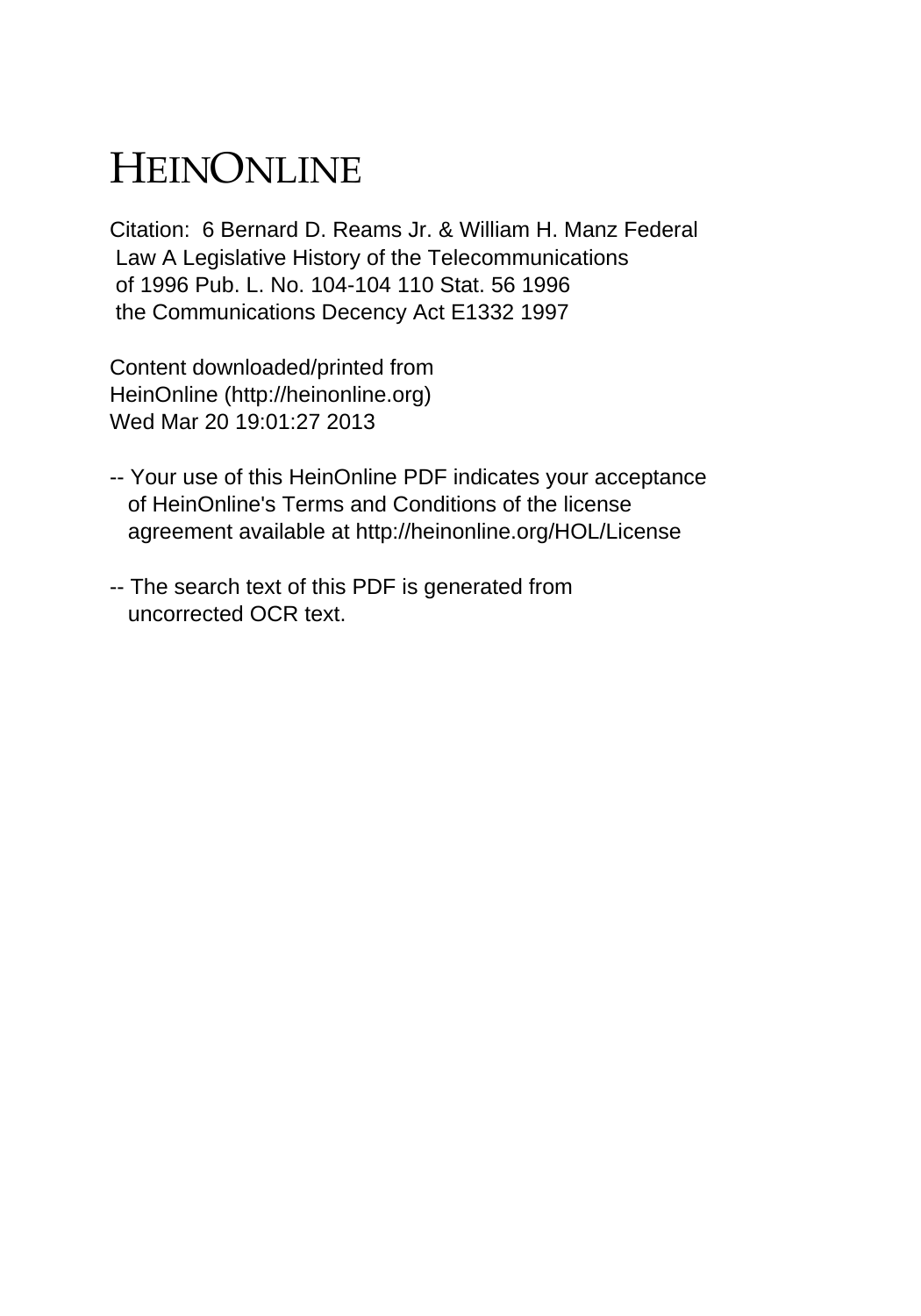## **E 1332 CONGRESSIONAL** *RECORD -"Extensions of Remarks June 27, 1994*

when I was a member of the Post Office and minors; and require pretrial dispute resolution tees.<br>Civil Service Committee and he was appointed to encourage reasonable settlement. While I am pleased the House is scheduled

Frenchtown and creation of a new airport son- claims that result in no payment. A Rand Increased competition in the telecommuni-<br>Ing station to speed up delivery on all three is- Corp. study found that 57 percent of money

restructuring in Virgin Islands postal oper- ingly opting out of high risk specialities and on these bills. And I am hopeful Congress will<br>existency in the set of the set of the set of the present of the set of the set of Now, the Virgin Islands has the direct attention and series and senior citizens.<br>
The reporting inities and senior citizens.<br>
The reporting instance is the set of the set of the set of the set of the reporting a set of the

**employees are people** in **whom** he **takes** a **will.** continue to become more expensive and Monday. June *27.* **1994** employees are people in whom he takes a will continue to become more expensive and *Monday, June 27, 1994*<br>
genuine interests access to care.<br> **There are times when one person can make interes.** There is a more and a spe

Today, Mr. Speaker, I recognize Jim Walton **Exercisive True Control** 1.1.1. 3000 gentleman affectionately known as the elder of<br>and I commend him for all he had done on be-<br>half of the people of the Virgin Islands. The MR.

 $\sim 10$ 

processing in the districts of Long Island and This legislation will: set a \$250,000 cap on their efforts to determine reasonable policies<br>New York, and general manager of the Ken- noneconomic and punitive damages; elimina nedy international Airport mail tactify. He has the collateral source rule that allows for double<br>Served as Northeast regional director of mail recovery; abolish joint and several liability, so proved two bills earlier thi processing and the general manager/post- only detendants who are actually at fault are addressing the long distance and manufacturity. Some the state of the Newark and manufacturity of the Newark and Florida divisions. Eab master of the Newark and Florida divisions. Univ convenius wive a reassant at damages ing restrictions on the Bell breakup agreement,<br>He led mail distribution in south Florida in the over \$50,000 as opposed to lump-sum pay transmitted by that brought him well-deserved first \$100,000 and reduce the allowable per- The television and local telephone markets.<br>In the state of the store of the store of the store of the store of the store of the Ju centage as the award increases; establish a 1 different version of H.R. 3626, and it is my un-<br>I have known and worked with Jim Walton year reasonable discovery rule and 3 year derstanding a compromise version of this leg-

In the logistics of delivering the mail, both sue even if the facts do not ment a lawsuri, throughout the debate on these bills. These<br>within the islands and off-island. He also real- and cash payments of 3 to 4 times clai we use the medical liability claims was stated on the examely in medical liability claims was \$150,000 in oversight is needed over the new policies, it Cyer the new toricines were substantial in medical liability claims wa ing station to speed up delivery on all three is- Corp. study found that 57 percent of money cations industry will led to lower prices and<br>lands. Earlier this month, a new post office spent in health care liability litigat

vide care, not for the well being of the patient, me the best way to foster more competition to but to protect themselves from lawsuits. Our lower prices, increase choices, and improve **emizd, the** new Gallows Bay Station was but to protect themselves from lawsuits. Our lower **prices.** increase choices, and Improve erations that it and be the Rich physicians are the best trained and equipped, service to consumers is to minimize, to the ex-<br>mond Post Office was expanded, and the Rich-physicians are the best trained and equipped, servi

**rasters follow. inclusion asset as the direct attent the nearst Center of the Hudson Institute. It <b>Is RECOGNITION FOR HIS OUT-**<br>
tion of a man who has an in-depth knowledge driving up the cost of treatments, services inverses center of the hudson institute. It is<br>driving up the cost of treatments, services.<br>medical devices and pharmaceuticals, and in-<br>hibits research and development of new prodand understanding of our operations.<br>
Time Walton has the ability to assess prob. hibits research and development of new prod.<br>
How has the ebility to assess prob. hibits research and development of new prod.<br>
He also reco **th and if we allow medical malpractice** or california continue urestralned. The suits to continue urestralned, medical care <br>
will sontinue to become more expensive and **Monday PREPRESENTATIVES**<br>
Microditive to become mor

**- or ARIZONA very diligently over the past year and one-haif<br>
<b>PATZINE BOUGE OF RESPRESENTATIVES to determine the Nation's communications**<br> **A distribution** *and <b>particular* **particular particular particular** EXECUTION AND CONSULTATIVES to determine the Nation's communications that left a lasting impression on Frank oc-<br>All interests in the 21st century. While the Consultations of the Same of the Society of the state of the wha In many instances, it is evident to me this law. Pancho Villa, on July 20, 1923.<br>In many instances, it is evident to me this law. Pancho Villa, on July 20, 1923.<br>Insects to be updated to reflect the recent tech- A year lat Mr. STUNE Mr. Speeler, bost 1977 and the main testions Act of 1934 has been successful<br>with STUNE Mr. Speeler, bost 1939 am intro- in many instances, it is evident to me this law<br>ducing legislation to establish fundamental

by the Postmaster General to head up a task Our current medical mapractice system is to debate and vote on these pieces of legisla-<br>force that is compensation of the critical mapractice system is to debate and vote on thes

was opened to serve residents of the Island's reaches injured pallents. The connection in the induction in the state of the state of the state of the state of the state of the state of the state of the state of the state o

mend a special individual, dedicated commu-<br>REGARDING H.R. 3826 AND H.R. 3636 and **a dear friend**, Frank Duarde, a<br> **REGARDING H.R. 3826 AND H.R. 3636** and **a** mend a special individual, dedicated community and Jim control of the method of the method of them. REGARDING H.R. 3826 AND H.R. 3836 antiberana distribution and a dear them. REGARDING H.R. 3826 AND H.R. 3836 antiberana di

Born In 1910, in Chihuahua, Mexico, at a<br>time of intense civic turmoil, Frank has fived to IN THE HOUSE OF REPRESENTATIVES the the history of both his adopted country, the<br>
THE PEOPERAL HEALTH CARE Monday, June 27, 1994<br>
ELABILITY REFORM ACT OF 1994. HTY REFORM ACT OF 1994.<br>
Mr. NUSSLE. Mr. Speaker, my colleagues ing the Mexican Revolution. Frank's tatter,<br>
TOR STUMP the Judiciary Committee have been working in the rationals, eventually brought<br>
the Judiciary Committee Committee have been working his family to Los Angeles, where they lived to<br>r over the past year and one-half 9 years before returning to Mexico. An event

tsafth yiterrin rabm **am** never ecti.d. **Commtee and the** Judiciary Committee for younger siblings, rank **took odd jobs** In con-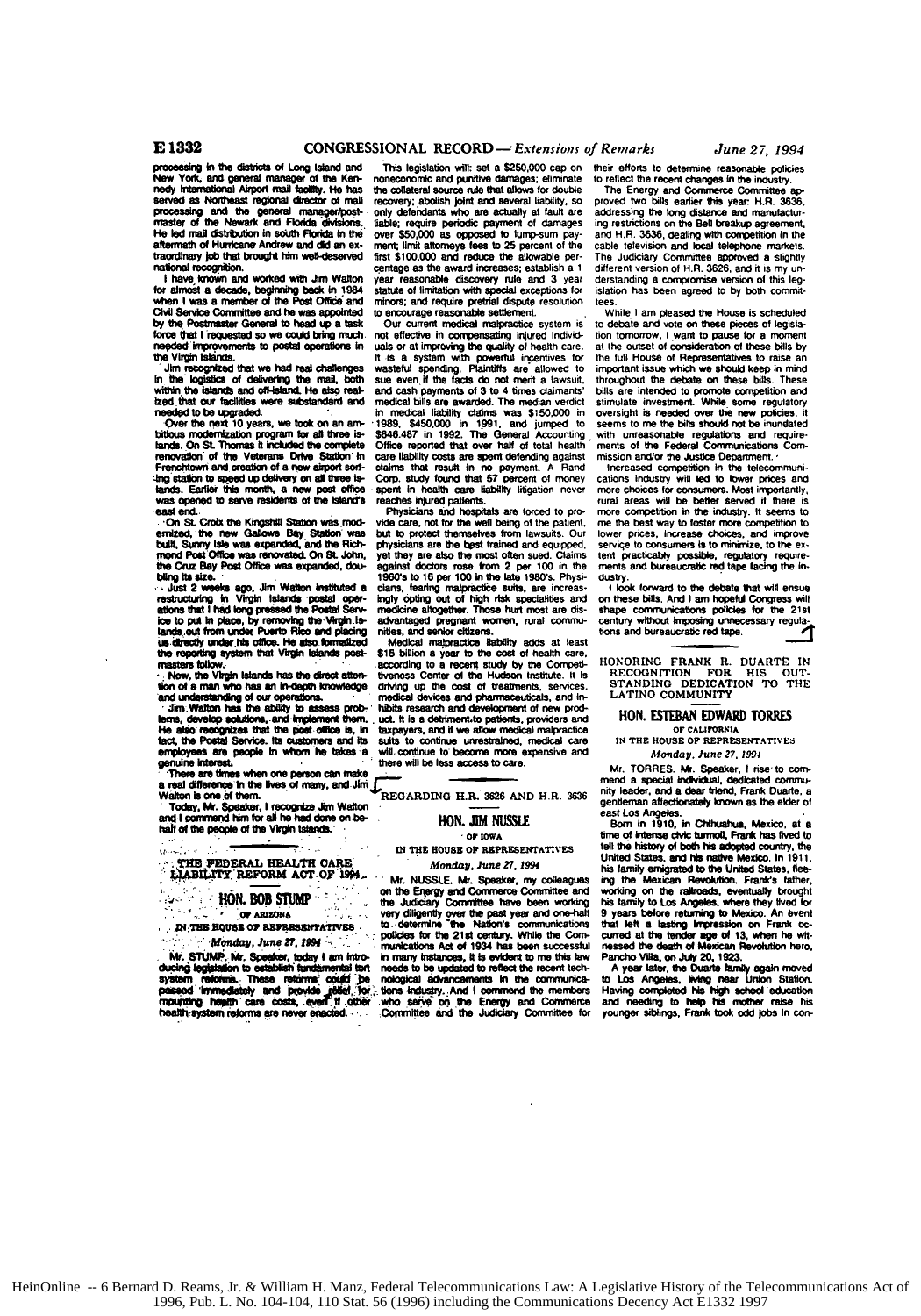Document No. **150**